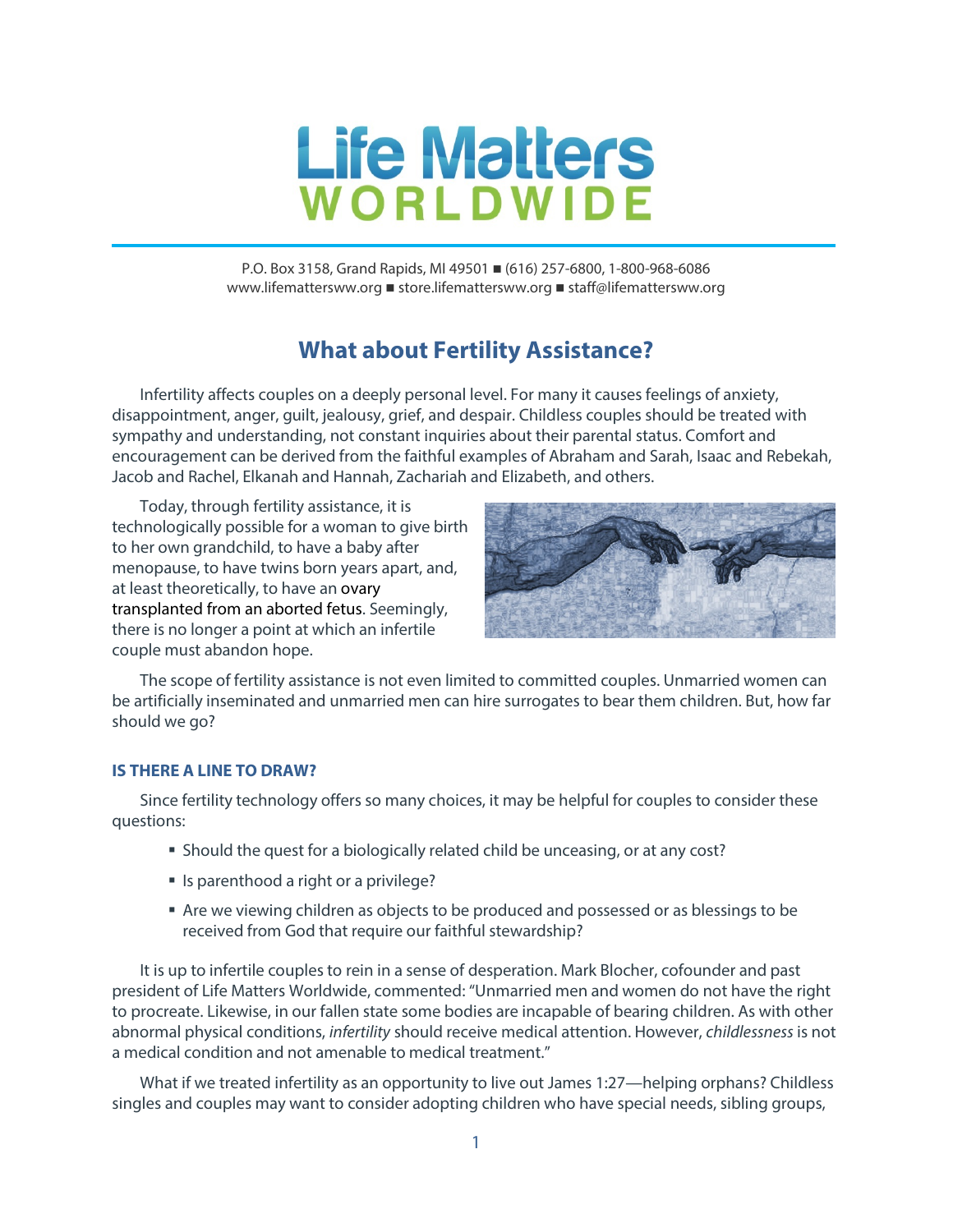and older children who are less likely to be adopted.

Infertile Christian couples must be conscious that certain forms of fertility assistance risk violating two abiding biblical principles: (a) the sanctity of human life and (b) the sanctity of marriage. At least five aspects of fertility assistance are problematic.

#### **1. The problem of the perfect child**

There is no such being as a perfect child, but some couples, scientists, and "transhumanists" fall for its myth. The idea we can optimize variations in intelligence, body type, coloring, health, and so on from a catalog of available sperm or egg donors is seductive but deceiving. It also calls into question why some characteristics are desired and others are not, and whether human foreknowledge and manipulation is at all truly possible or even appropriate.

Parents may be able to choose a child's sex, but usually this is done by examining lives already begun. The only 'cure' for being the wrong gender, or having other 'undesirable' characteristics, is abortion or preimplantation selective destruction, both of which violate the sanctity of human life.

Life begins at conception, whether conception occurs in a woman's fallopian tubes or a fertility clinic's petri dish. It has already begun by the time of implantation in a mother's womb, although fertility clinics prefer to think of that as the starting point of life. If we're going to honor the sanctity of every human life as being made in God's image, then destroying any life, no matter how young, is not an option.

Furthermore, we're all subject to the Fall. None of us is a perfect physical specimen but are prone to any number of DNA quirks. Which traits should be avoided? Only those that are lethal and debilitating, or also ones that are inconvenient or unfashionable? Is physical perfection attainable, or even desirable? And who should decide—parents? Doctors? Insurance agencies? The government?

#### **2. The problem of donated gametes**

Several methods of fertility assistance depend on donated eggs or sperm (gametes). Current practices include the following:

- College women being recruited to sell their eggs for thousands of dollars so brokers can sell their eggs online
- Sperm being retrieved shortly after a man has died, allowing bereaved wives and lovers to be inseminated with their sperm
- Fertility doctors working to perfect a technique inserting mitochondria from third parties, creating so-called third parents in order to genetically modify embryos

While introducing a third (or fourth) party into the marriage relationship through donated eggs or sperm does not constitute adultery, it does affect the intimacy of marriage and creates confusion about the meaning of motherhood and fatherhood. Meanwhile, as they grow older, the children of anonymous donors begin to wonder about their biological parent(s). Ethicists and judges struggle to make sense of the myriad of new relationships and other difficulties that fertility techniques create.

Mark Blocher believes the 'unitive aspect' of marriage means Christians cannot endorse artificial insemination of the wife with donor sperm nor the transfer of donated eggs fertilized with the husband's sperm to the wife's uterus. "One's procreative abilities are definitely part of the 'one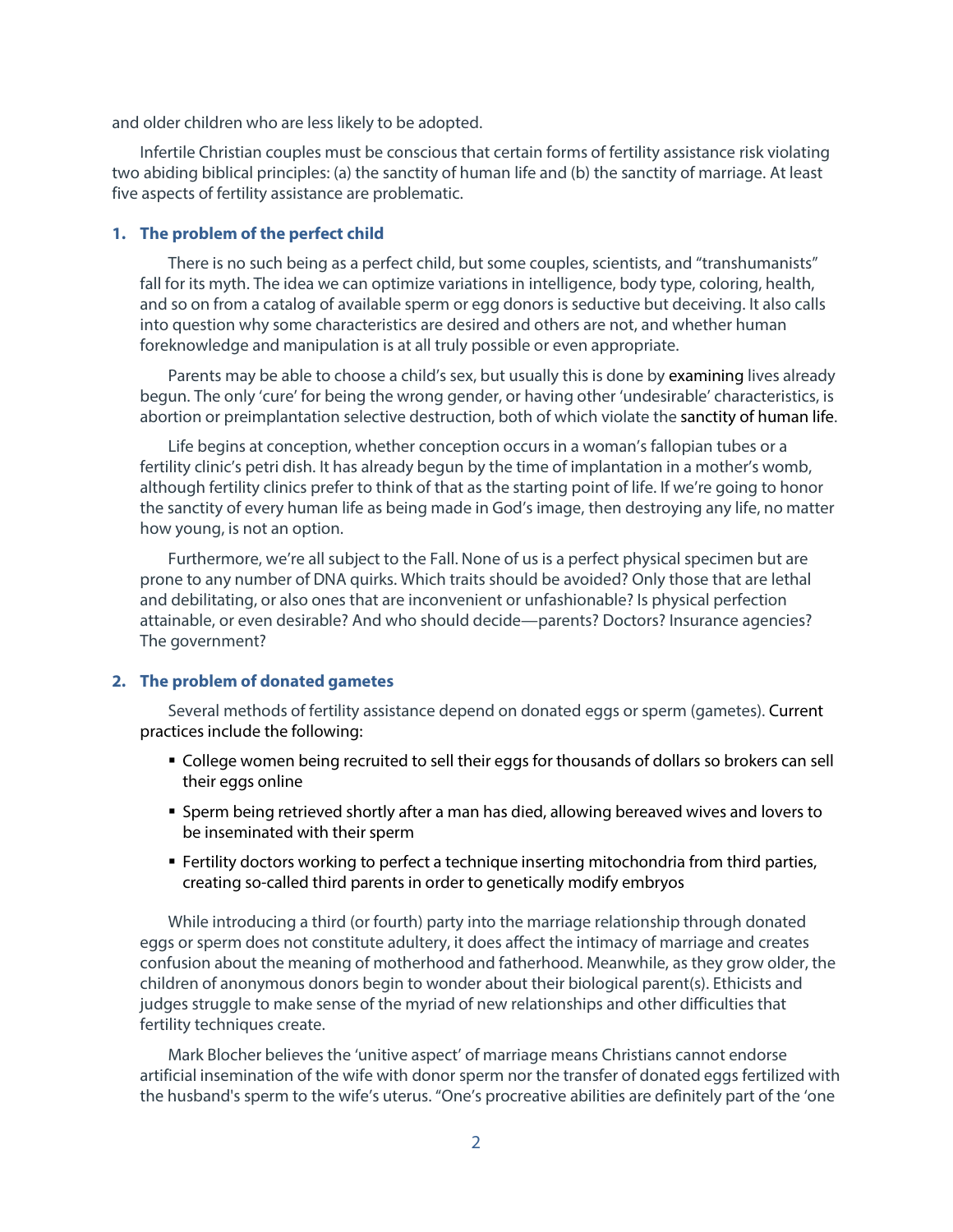flesh' relationship spoken of in Genesis 2:24. Becoming one flesh means that the man and woman consent to a lifelong relationship with one another. . . . Access to one's sexual/procreative powers is to be reserved for the person to whom a lifelong commitment is made."

The marriage vow "for better or worse" includes the possibility that one spouse may not be able to produce the necessary gametes for procreation or carry a pregnancy to term. Not only should married couples refrain from receiving donated eggs or sperm but, by implication, Christian singles should also not become egg or sperm donors, thereby bringing harm to any future marriage.

One of the most egregious violations of the sanctity of human life would occur should eggs or ovaries come from an aborted baby girl. This alternative appears attractive when the high price of egg donation by adults and difficulty and pain of the donation process are considered, but we shouldn't overlook this idea's ethical problems:

- It ignores the true donor's right to informed consent
- If becomes an argument for abortion
- If creates the potential for women to be valued only for their fertility

What about surrogate arrangements? Surrogacy gains in popularity, despite numerous cases in which one party has changed his or her mind. Women have borne children for their daughters, sisters, and friends. Others contract with a couple, charging a hefty fee on top of the medical expenses associated with pregnancy. Poor women, especially in developing countries, can fall prey to exploitation in surrogacy arrangements because their governments fail to protect them.

Why are such arrangements ill-advised?

- They could be considered a violation of the sanctity of marriage
- They may cause needless confusion in the parent-child relationship
- Children are objectified, as "things" to be bought or sold
- These arrangements often require surrogate mothers to agree to have an abortion should prenatal tests reveal the baby has a disability

#### **3. The problem of extra embryos**

Many fertility techniques involve stimulating a woman's ovaries so they'll produce many eggs at a time instead of only one a month. Retrieved eggs may be fertilized all at once or a few at a time, with the rest frozen for later fertilization and implantation. Embryos that are not implanted are cryopreserved (frozen). It is believed that as many as one million embryos languish in frozen suspension in the U.S.

When more eggs are retrieved and more embryos created, a couple's chances of conceiving increase, and the success rates improve proportionately. But when as many as eight embryos successfully implant, mothers risk difficult pregnancies and compromise the health of some or all of her babies. More care is taken now than in times past to limit the number of embryos that are introduced into the uterus, but even twin and triplet pregnancies are deemed risky. The 'treatment of choice' in this situation is 'multifetal pregnancy reduction'—which is abortion. With the guidance of ultrasound, a needle inserted through the vagina locates the nearest embryo sac and suction removes the embryo.

What is the fate of extra embryos lingering in frozen limbo? If they are never used by the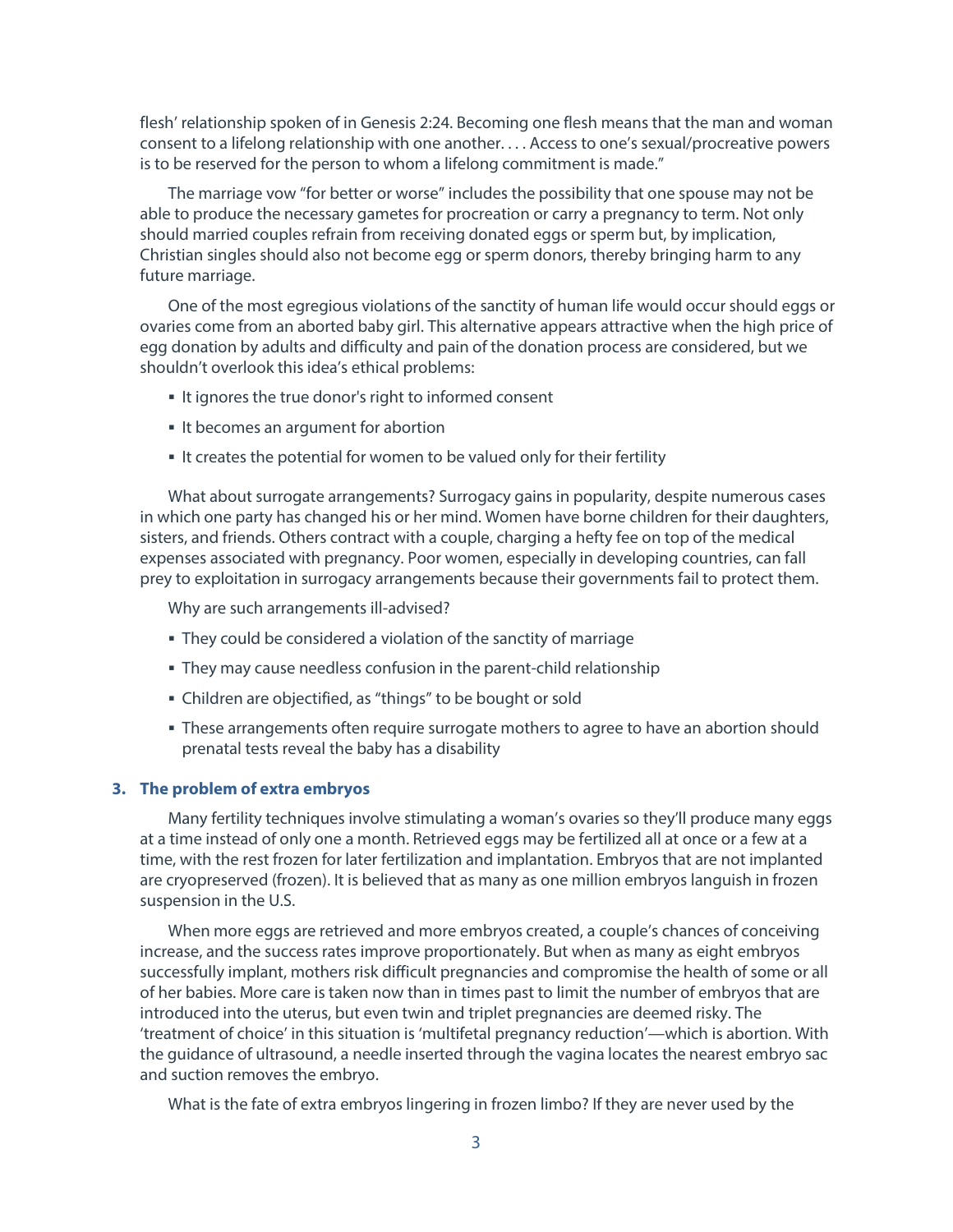couple, should they be destroyed, released for adoption by other childless couples, or donated to research? Courts have been forced to decide these issues when couples divorce and one party no longer wishes to become a parent. Sadly, it's the embryos who always seem to lose.

What happens to embryos that are diagnosed as diseased or disfigured? Will forgotten ones be stock-piled for future generations? Who controls this treasure? Does storing embryos separate fertilization from the rest of pregnancy, lending credence to the idea that an embryo is not a person unless or until he or she implants in the womb? The answers to these questions have direct bearing on the sanctity of human life.

#### **4. The problem of embryo research**

Aside from the possibility that extra embryos may be used in future research, much of fertility assistance technology rests on a foundation of past embryo research. The pro-life movement objects to experimentation using human embryos because it violates the basic requirement in place for most research—informed consent of the one experimented on, or at least the promise of some benefit for the donor. The very nature of experiments, and the often cavalier attitude of researchers toward embryo 'wastage,' further violates the sanctity of human life.

#### **5. The problem of compromise**

In 2 Corinthians 6:14, the apostle Paul admonished believers to not 'yoke' themselves with unbelievers. The principle is usually applied to marital or business partnerships, but could also relate to agreements between Christian couples and fertility clinics.

In the course of some fertility treatments, clinic personnel delve deeply into personal aspects of a couple's life. Furthermore, they join the couple in a project that has long-term, far-reaching, and cosmically significant effects—bringing new life into the world. This should give pause to anyone with eternal values.

As we've shown, fertility clinics advocate the use of donor sperm and eggs. They willingly create more embryos than can be implanted at one time, or that the couple desires to have. In the normal course of treatment, they perform pre-implantation genetic testing on embryos and have no qualms about discarding ones deemed unfit. They commonly advocate 'pregnancy reduction' when 'too many' embryos implant in a woman's uterus. They freeze 'surplus' embryos for years on end or routinely sell them to researchers. Fertility clinics cannot be faulted, therefore, for presuming that everyone who uses their services accepts these practices. This is the nature of the business. Christians cannot reasonably expect they will adapt to biblical standards upon request.

It doesn't make much sense, then, for Christians to seek out pro-life obstetricians/ gynecologists who won't perform abortions or refer women to abortionists, but then utilize fertility services that misuse human embryos. Even if a clinic agrees to a couple's demands—to only create the number of embryos that would be implanted, not test or discard or freeze any of them, and never recommend abortion—what is happening in that clinic to the offspring of other people? By paying for their services, couples would be furthering all their efforts. We therefore advise believers not to involve themselves with fertility services that do not share their convictions about marriage and the sanctity of human life.

#### **CONCLUSION**

Fertility clinics are accustomed to dealing with couples who are desperate for a baby and willing to do whatever it takes to get one. Mature Christians, on the other hand, understand the sovereignty